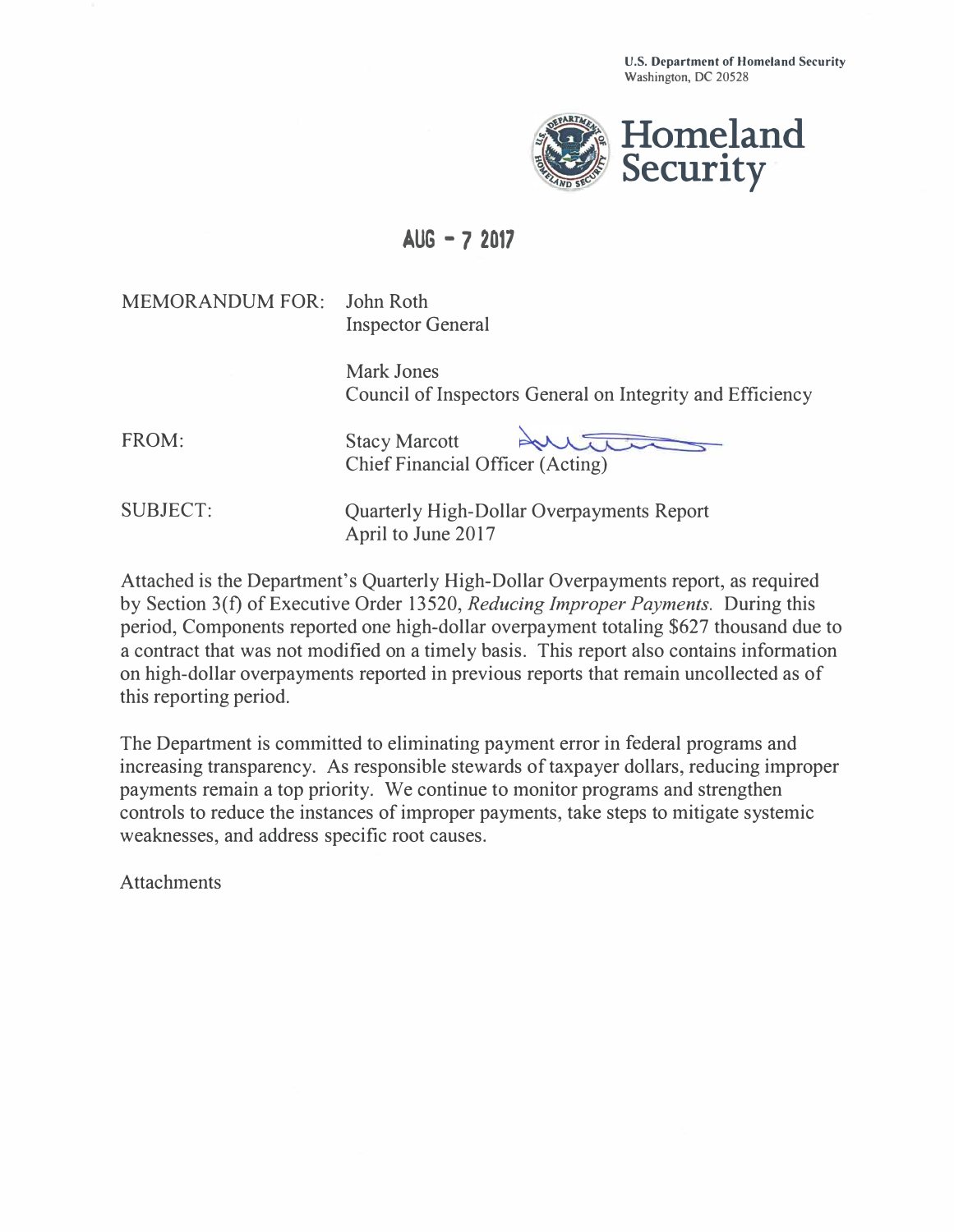|             | <b>Department of Homeland Security</b><br><b>High-Dollar Overpayments Report</b><br>for the Current Quarter Ending June 30, 2017<br><b>Current Quarter Activity</b> |                     |              |                           |                                                    |                             |                                            |                                                                                                                                                                                                                                                                                                                                                                                                                                                                                                                                                                                                                                                           |                     |                                                      |                              |                    |                       |                       |                         |                                                      |                            |                                        |
|-------------|---------------------------------------------------------------------------------------------------------------------------------------------------------------------|---------------------|--------------|---------------------------|----------------------------------------------------|-----------------------------|--------------------------------------------|-----------------------------------------------------------------------------------------------------------------------------------------------------------------------------------------------------------------------------------------------------------------------------------------------------------------------------------------------------------------------------------------------------------------------------------------------------------------------------------------------------------------------------------------------------------------------------------------------------------------------------------------------------------|---------------------|------------------------------------------------------|------------------------------|--------------------|-----------------------|-----------------------|-------------------------|------------------------------------------------------|----------------------------|----------------------------------------|
| Component   | <b>Recipient Type</b><br>(Entity or Individual)                                                                                                                     | City                | <b>State</b> | Program(s)<br>Responsible | <b>Recovery Actions</b><br><b>Taken or Planned</b> | <b>Category (Bill)</b>      | <b>Cause of</b><br>Overpayment<br>Category | Why the Overpayment Occurred And Actions to Prevent<br>Reoccurrence                                                                                                                                                                                                                                                                                                                                                                                                                                                                                                                                                                                       | <b>Payment Date</b> | <b>High \$ Overpayment</b><br><b>Date Identified</b> | Date Overpayment<br>Recouped | <b>Amount Paid</b> | <b>Correct Amount</b> | Overpayment<br>Amount | <b>Recovered Amount</b> | <b>Waived Amount or</b><br>Documentation<br>Received | <b>Outstanding Balance</b> | Days taken to<br>Recoup<br>Overpayment |
| <b>USCG</b> | Entity                                                                                                                                                              | <b>Newport News</b> | VA           | <b>Contracts Team</b>     | USCG FINCEN   N/A. No recoupment<br>of funds.      | Invoice<br>Processing Error | Contract<br>Management<br>Weaknesses       | Invoice 11 on Doc ID 2414G14PNY004 was submitted<br>by the vendor for the period of 1-31 July 2016. The<br>contract in place at the time of payment shows the<br>contract period of performance ending 8 July 2016.<br>Based on the KO approval of the invoice on 4 August<br>2016, FINCEN Contracts Team validated that funds<br>were available and approved for payment. A contract<br>modification was awarded on 11 October 2016<br>extending the period of performance to 28 October<br>2016. Reminders to validate the period of performance<br>will be emailed to the CORs and KOs on a bi-monthly<br>basis on the weekly contracts status report. | 08/15/16            | 06/20/17                                             | July 14, 2017                | \$626,712.06       | \$0.00                | \$626,712.06          | \$0.00                  | \$626,712.06                                         | \$0.00                     | 30                                     |
|             |                                                                                                                                                                     |                     |              |                           |                                                    |                             |                                            |                                                                                                                                                                                                                                                                                                                                                                                                                                                                                                                                                                                                                                                           |                     |                                                      | Total                        | \$626,712.06       | \$0.00                | \$626,712.06          | \$0.00                  | \$626,712.06                                         | \$0.00                     |                                        |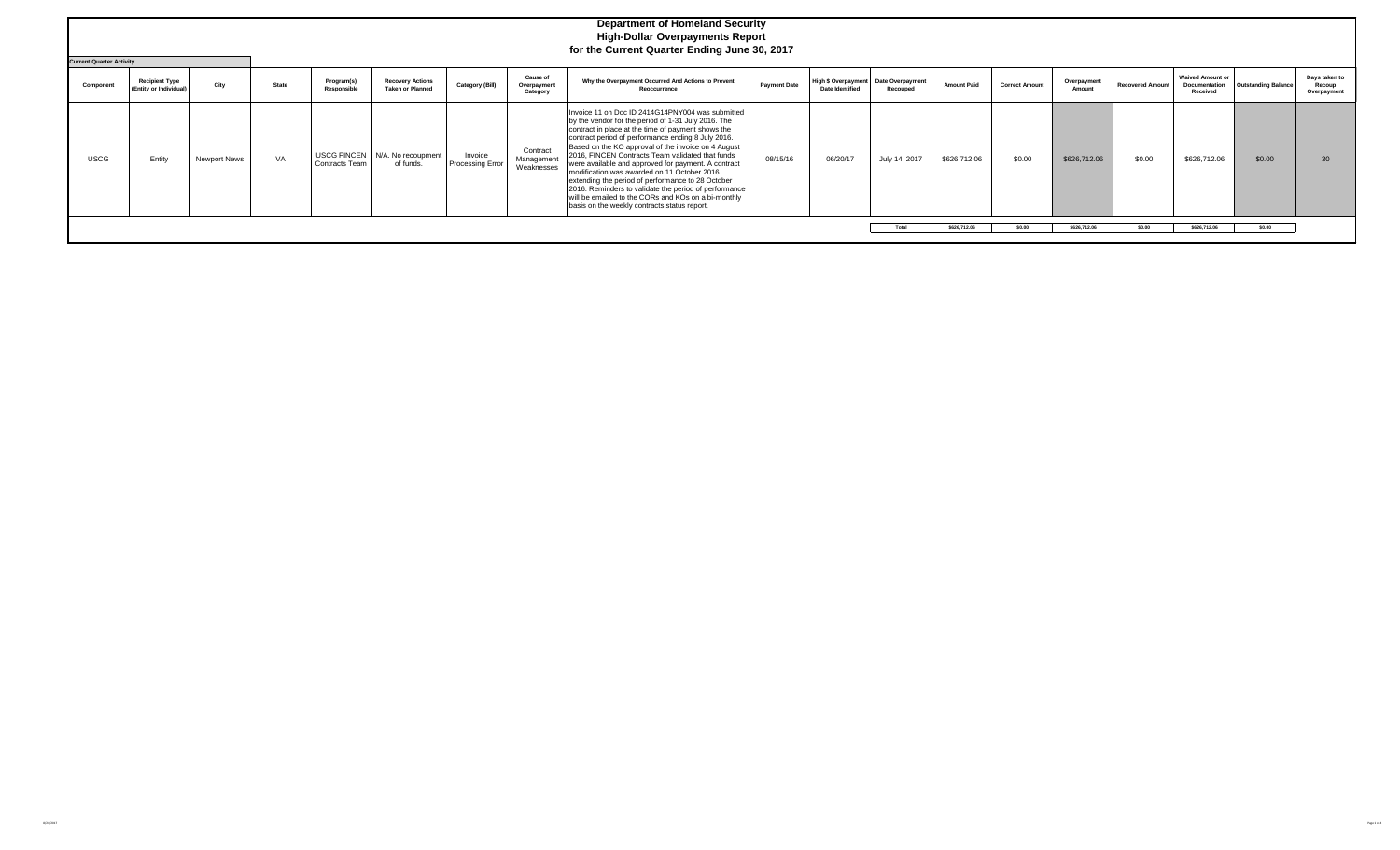|             | <b>Department of Homeland Security</b><br><b>High-Dollar Overpayments Report</b><br>for the Current Quarter Ending June 30, 2017 |                 |              |                                       |                                                                                                                                                                             |                     |                                                      |                    |                   |                           |                     |                                                       |                            |                     |
|-------------|----------------------------------------------------------------------------------------------------------------------------------|-----------------|--------------|---------------------------------------|-----------------------------------------------------------------------------------------------------------------------------------------------------------------------------|---------------------|------------------------------------------------------|--------------------|-------------------|---------------------------|---------------------|-------------------------------------------------------|----------------------------|---------------------|
| Component   | <b>Debts Under Collection by DHS</b><br>Recipient<br>Type (Entity)<br>or<br>Individual)                                          | City            | <b>State</b> | Program(s) Responsible                | Recovery Action Taken or Planned                                                                                                                                            | <b>Payment Date</b> | <b>High \$ Overpayment</b><br><b>Date Identified</b> | <b>Amount Paid</b> | Correct<br>Amount | <b>Overpayment Amount</b> | Recovered<br>Amount | Amount waived or<br>determined to be<br>uncollectable | <b>Outstanding Balance</b> | Days<br>Outstanding |
| <b>FEMA</b> | Entity                                                                                                                           | Fort Harrison   | MT           | Homeland Security Grant Program       | Notice of potential Debt sent to grantee for resolution of improper transaction. These are<br>potential debts due to lack of supporting documentation during IPERA testing. | March 23, 2015      | December 30, 2016                                    | \$114,682.58       | \$0.00            | \$114,682.58              | \$0.00              | \$0.00                                                | \$114,682.58               | #VALUE!             |
| <b>FEMA</b> | Entity                                                                                                                           | New York        |              | <b>Transit Security Grant Program</b> | Notice of potential Debt sent to grantee for resolution of improper transaction. These are<br>potential debts due to lack of supporting documentation during IPERA testing. | October 23, 2014    | December 30, 2016                                    | \$203,090.42       | \$0.00            | \$203,090.42              | \$0.00              | \$0.00                                                | \$203,090.42               | #VALUE!             |
| <b>FEMA</b> | Entity                                                                                                                           | Hingham         | MA           | Port Security Grant Program           | Notice of potential Debt sent to grantee for resolution of improper transaction. These are<br>potential debts due to lack of supporting documentation during IPERA testing. | December 31, 2014   | December 30, 2016                                    | \$100,348.38       | \$0.00            | \$100,348.38              | \$0.00              | \$0.00                                                | \$100,348,38               | #VALUE!             |
| FEMA        | Entity                                                                                                                           | Farmingtonmills | MI           | Vendor Payment                        | Notice of potential Debt sent to vendor for resolution of improper transaction. These are<br>potential debts due to lack of supporting documentation during IPERA testing.  | November 25, 2014   | December 31, 2016                                    | \$108,769.17       | \$54,384.58       | \$54,384.59               | \$0.00              | \$0.00                                                | \$54,384.59                | #VALUE!             |
|             |                                                                                                                                  |                 |              |                                       |                                                                                                                                                                             |                     | Total                                                | \$737.663.28       | \$54.384.58       | \$683,278.70              | \$52,143,98         | \$0.00                                                | \$631,134.72               |                     |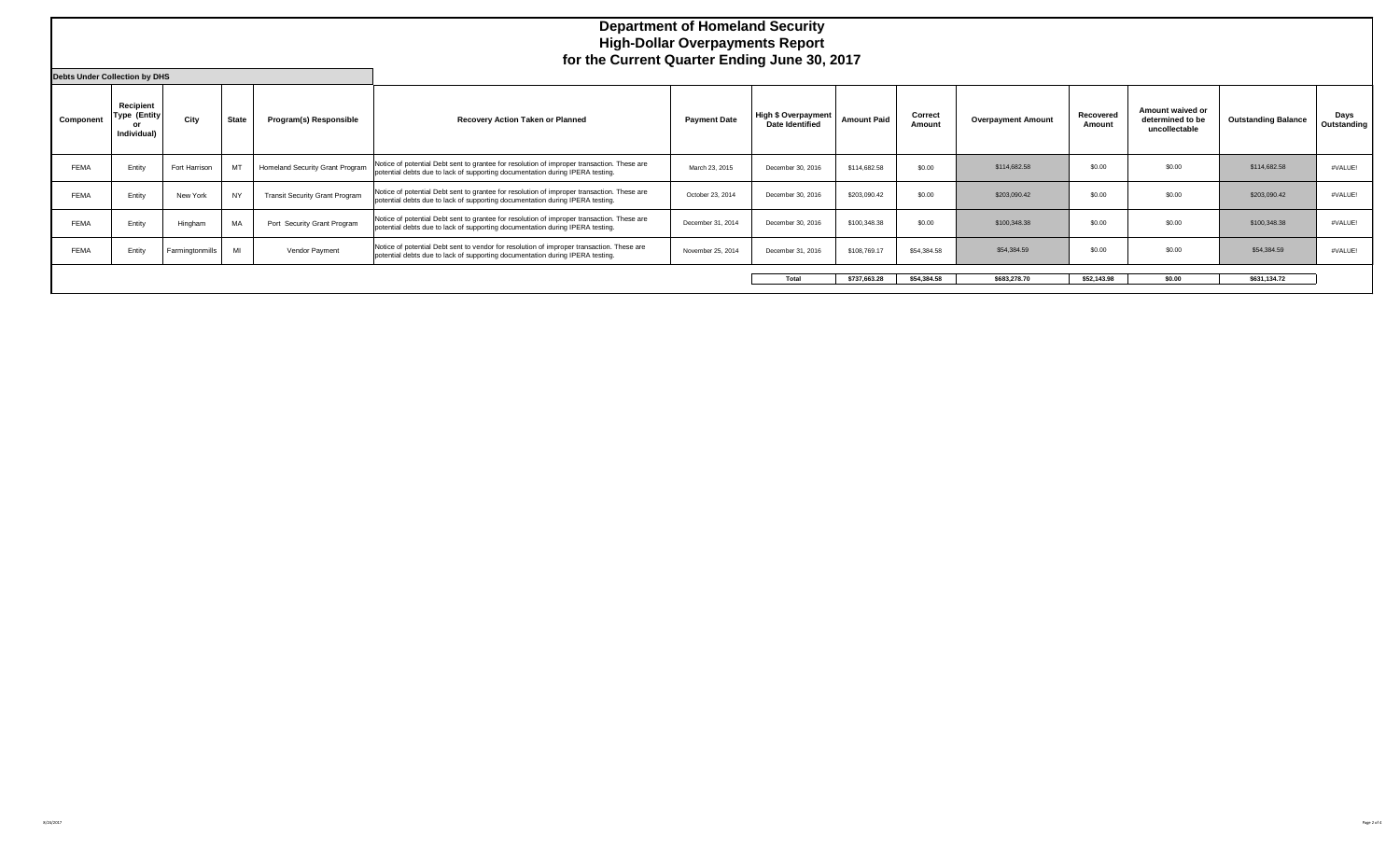|             | <b>Department of Homeland Security</b><br><b>High-Dollar Overpayments Report</b><br>for the Current Quarter Ending June 30, 2017<br>Debts Sent to Treasury Offset Program for Collection |                       |                        |                                |                                                                                                      |                     |                                                      |                    |                   |                       |                     |                               |                     |  |
|-------------|------------------------------------------------------------------------------------------------------------------------------------------------------------------------------------------|-----------------------|------------------------|--------------------------------|------------------------------------------------------------------------------------------------------|---------------------|------------------------------------------------------|--------------------|-------------------|-----------------------|---------------------|-------------------------------|---------------------|--|
| Component   | Recipient<br><b>Type</b><br>(Entity or<br>Individual)                                                                                                                                    | City                  | <b>State</b>           | Program(s)<br>Responsible      | Recovery Action Taken or Planned                                                                     | <b>Payment Date</b> | <b>High \$ Overpayment</b><br><b>Date Identified</b> | <b>Amount Paid</b> | Correct<br>Amount | Overpayment<br>Amount | Recovered<br>Amount | Outstanding<br><b>Balance</b> | Days<br>Outstanding |  |
| <b>FEMA</b> | Entity                                                                                                                                                                                   | U.S Virgin<br>Islands | U.S. Virgin<br>Islands | Port Security Grant<br>Program | Recoupment package sent to Entity. Debt later sent to the Treasury Offset<br>Program for collection. | November 11, 2008   | September 30, 2010                                   | \$19,239.54        | \$0.00            | \$19,239.54           | \$0.00              | \$19,239.54                   | #VALUE!             |  |
|             |                                                                                                                                                                                          |                       |                        |                                |                                                                                                      |                     | <b>Total</b>                                         | \$19,239.54        | \$0.00            | \$19,239.54           | \$0.00              | \$19,239.54                   |                     |  |